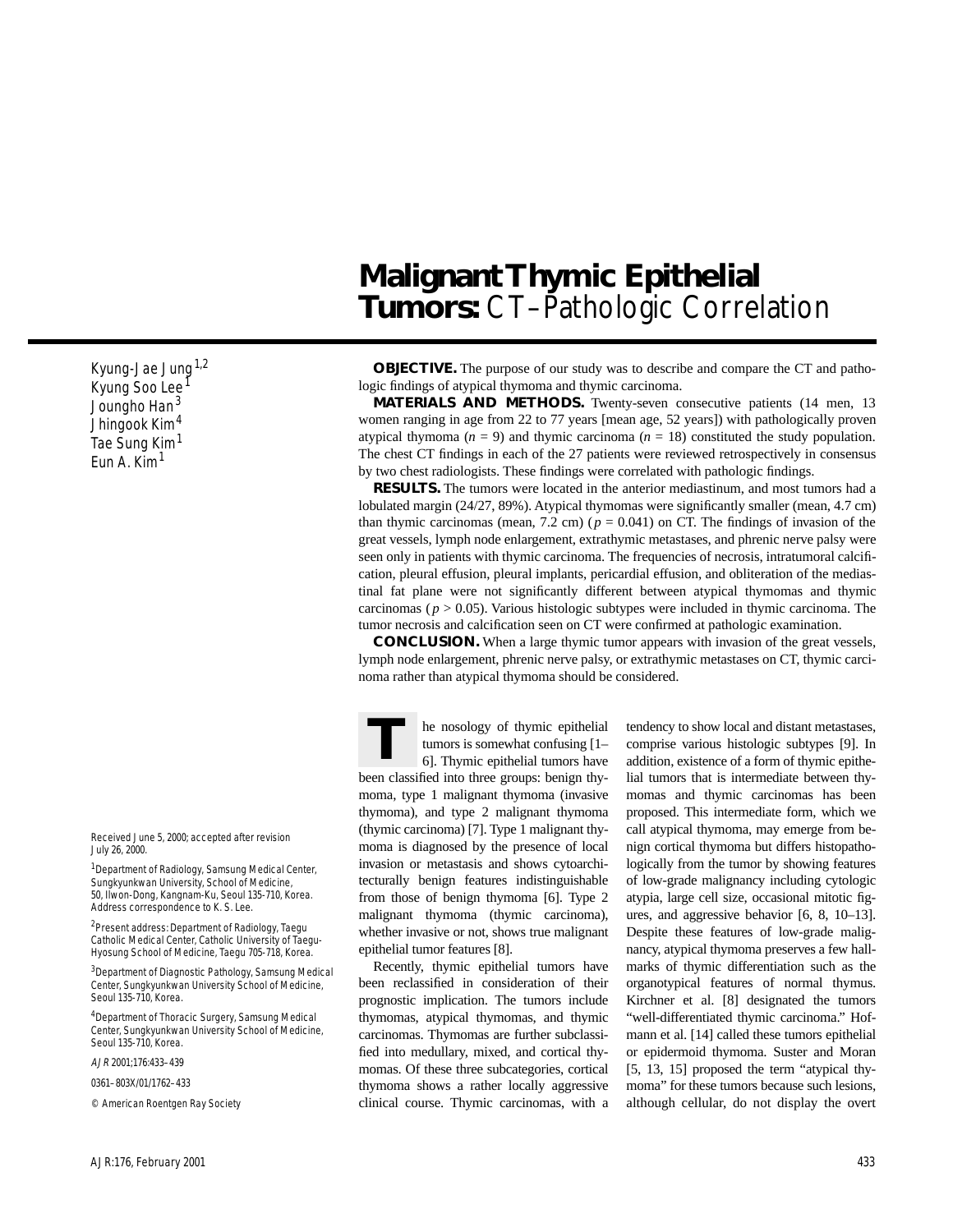cytologic features of malignancy required for the diagnosis of thymic carcinoma.

Thymic carcinoma is characterized by the loss of the organotypical features and histologic features of cytologic atypia similar to those seen in other conventional types of carcinoma. Thymic carcinoma is difficult to classify because of its histologic diversity and the inconsistency in correlating morphology with clinical behavior [9, 16, 17].

The CT findings of thymic carcinoma have been reported in several studies [17– 19]. However, the findings are based on studies dealing with a relatively small number of patients. The purpose of our study was to describe the chest CT and pathologic findings of atypical thymomas (well-differentiated thymic carcinoma of Kirchner et al. [8]) and thymic carcinomas in a relatively large number of patients and to compare the findings between the two groups.

#### **Materials and Methods**

Between October 1994 and January 2000, either atypical thymoma (*n* = 9) or thymic carcinoma (*n* = 18) was diagnosed in 27 patients in a tertiary referral hospital. In 20 patients, the diagnosis was made on the basis of surgical resection (total or extended total thymectomy in 18 and debulking surgery in two), and in the remaining seven patients the diagnosis was made at biopsy (percutaneous core needle biopsy in two, mediastinoscopic biopsy in two, incisional biopsy in two, and with video-assisted thoracoscopic surgery in one). The tumors were considered to be of primary thymic origin because the patients had neither evidence of a tumor in other primary sites nor abnormally elevated serum tumor markers such as α-fetoprotein or human chorionic gonadotropin.

The patients were 14 men and 13 women whose ages ranged from 22 to 77 years (mean, 52 years). Patients with atypical thymoma ( $n = 9$ , two men and seven women) ranged in age from 30 to 67 years (median, 50 years), and those with thymic carcinoma ( $n = 18$ , 12 men and six women) ranged from 22 to 77 years (median, 58 years).

When the tumors showed cytologic atypia, large cell size, occasional mitotic figures, and aggressive behavior with the preservation of organotypical features of a normal thymus, the tumors were classified as atypical thymoma [5, 8, 13, 15]. These tumors did not display the overt cytologic features of malignancy. When the tumors showed loss of organotypical features of the thymus (this is not observed in thymomas) and cytologic atypia, nucleolar prominence, a high nucleocytoplasmic ratio, and regional necrosis, the tumors were classified as thymic carcinoma [6, 9]. On light microscopic and immunohistochemical staining examinations, the subtypes of thymic carcinomas were determined. Various histologic features of poorly differentiated nonkeratinizing squamous cell carcinoma (*n* = 10), welldifferentiated squamous cell carcinoma  $(n = 2)$ , small cell or neuroendocrine carcinoma  $(n = 3)$ , large cell neuroendocrine carcinoma (*n* = 2), and clear cell carcinoma  $(n = 1)$  were seen in 18 patients with thymic carcinoma.

Twenty-one patients presented with chest pain or discomfort  $(n = 9)$ , dyspnea  $(n = 5)$ , symptoms indicating myasthenia gravis  $(n = 4)$ , dry cough  $(n = 1)$ 1), facial edema  $(n = 1)$ , and general weakness  $(n = 1)$ . The remaining six patients (two with atypical thymoma and four with thymic carcinoma [22%]) in whom the tumor was detected incidentally were asymptomatic. Four patients (4/9, 44%) with myasthenia gravis had atypical thymoma. One patient with large cell neuroendocrine thymic carcinoma had Cushing's syndrome.

CT scans were available in all patients. The mean interval between pathologic diagnosis and CT scanning was 15 days (range, 2–35 days). CT consisted of helical scanning plus additional thinsection scanning using a HiSpeed Advantage scanner (General Electric Medical Systems, Milwaukee, WI) in 23 patients. When the main lesion site was identified in a scanogram (initial topography for a detailed CT section), unenhanced highresolution CT was performed through the lesion with 1-mm collimation and at 5-mm intervals before the performance of helical CT. Helical CT was performed from the lung apices to the middle portion of both kidneys with 7-mm collimation and a pitch of 1.3. Scanning was performed after the IV injection of contrast medium (100 mL of iopamidol [Iopamiron 300; Bracco, Milan, Italy]) at a rate of 2 mL/sec with a power injector (MCT Plus; Medrad, Pittsburgh, PA). The image data were reconstructed using 7-mm collimation. In the remaining four patients, whose scanning was performed in other hospitals, scanning consisted of conventional CT from the level of the thoracic inlet to the level of the middle portion of the kidneys (10-mm collimation) with the IV administration of contrast medium. Scanning parameters were 120 kVp and 200 mA. All image data were reconstructed using the bone algorithm. CT was performed with the lung (window width, 1500 H; window level, –700 H) and mediastinal (window width, 400 H; window level, 20 H) windows.

Chest CT scans were assessed retrospectively in one session by two chest radiologists who were unaware of the final diagnosis. Decisions on the findings were reached by consensus. The CT analysis included the location, size, marginal characteristics, homogeneity, attenuation compared with chest wall muscle, and degree of enhancement of the tumor; the presence of tumor necrosis and calcification; and associated findings. The presence of mediastinal fat infiltration, invasion of the great vessels, pleural and pericardial effusion, pleural implants, lymph node enlargement, and metastases was also evaluated.

The location of the tumor was categorized as right, left, or midline in the anterior mediastinum. The longest diameter of the tumor was measured at the level where the axial tumor image appeared largest. Marginal characteristics were subdivided into smooth, lobulated, and irregular. The degree of enhancement of the tumor was recorded in Hounsfield units and was calculated from the difference in measured attenuation values on unenhanced (thin-section CT) and enhanced images (enhanced helical CT). This measurement was obtained in only 23 patients in whom both high-resolution and helical CT scans were available. Tumor necrosis was presumed to be present when a focal area of lower attenuation than the remaining large portion of enhancing tumor was seen on enhanced scans. The extent of tumor necrosis was semiquantified and recorded to the nearest 5% of tumor volume by combining the numbers of visual estimation of the necrotic low-attenuation area on each CT scan. Invasion of the great vessels was regarded as present when the tumor abutted and altered the contour of the corresponding vessels, and/or when overt tumor thrombosis and vascular occlusion were also present.

CT findings were compared between the two groups of patients (those with atypical thymoma and those with thymic carcinoma). Statistical differences in CT findings between the two groups were analyzed using the chi-square or Fisher's exact test and the Mann-Whitney test [20].

Pathology specimens were available in all patients, and gross specimens were available in 20 patients who underwent surgical resection. An experienced lung pathologist reviewed all pathology specimens. The percentages of tumor necrosis and calcification of the main tumor were also evaluated. When mediastinal nodes were dissected, the presence of malignant cells in the nodes was analyzed. The presence of vascular invasion was also assessed.

## **Results**

The tumors ranged in size from 1.8 to 12.6 cm (average, 6.4 cm). All tumors were located in the anterior mediastinum, either in the right side  $(n = 9)$ , in the left side  $(n = 12)$ , or in the midline  $(n = 6)$ . Most tumors had lobulated margins (24/27, 89%). One atypical thymoma and one well-differentiated squamous carcinoma had smooth margins. One poorly differentiated nonkeratinizing squamous carcinoma was lobulated with an irregular margin.

The maximum diameter of thymic carcinoma (range, 2.7–12.6 cm; average, 7.2 cm) was significantly larger than that of atypical thymoma (range, 1.8–8.8 cm; average, 4.7 cm) ( $p = 0.041$ ). The tumors were either homogeneous  $(n = 12)$  (Figs. 1 and 2) or inhomogeneous  $(n = 15)$  (Figs. 3 and 4), and most showed isoattenuation with the chest wall muscles without a significant difference between the two groups ( $p > 0.05$ ). The mean degree of enhancement was 12.9 H (range, 3–36 H) in atypical thymoma and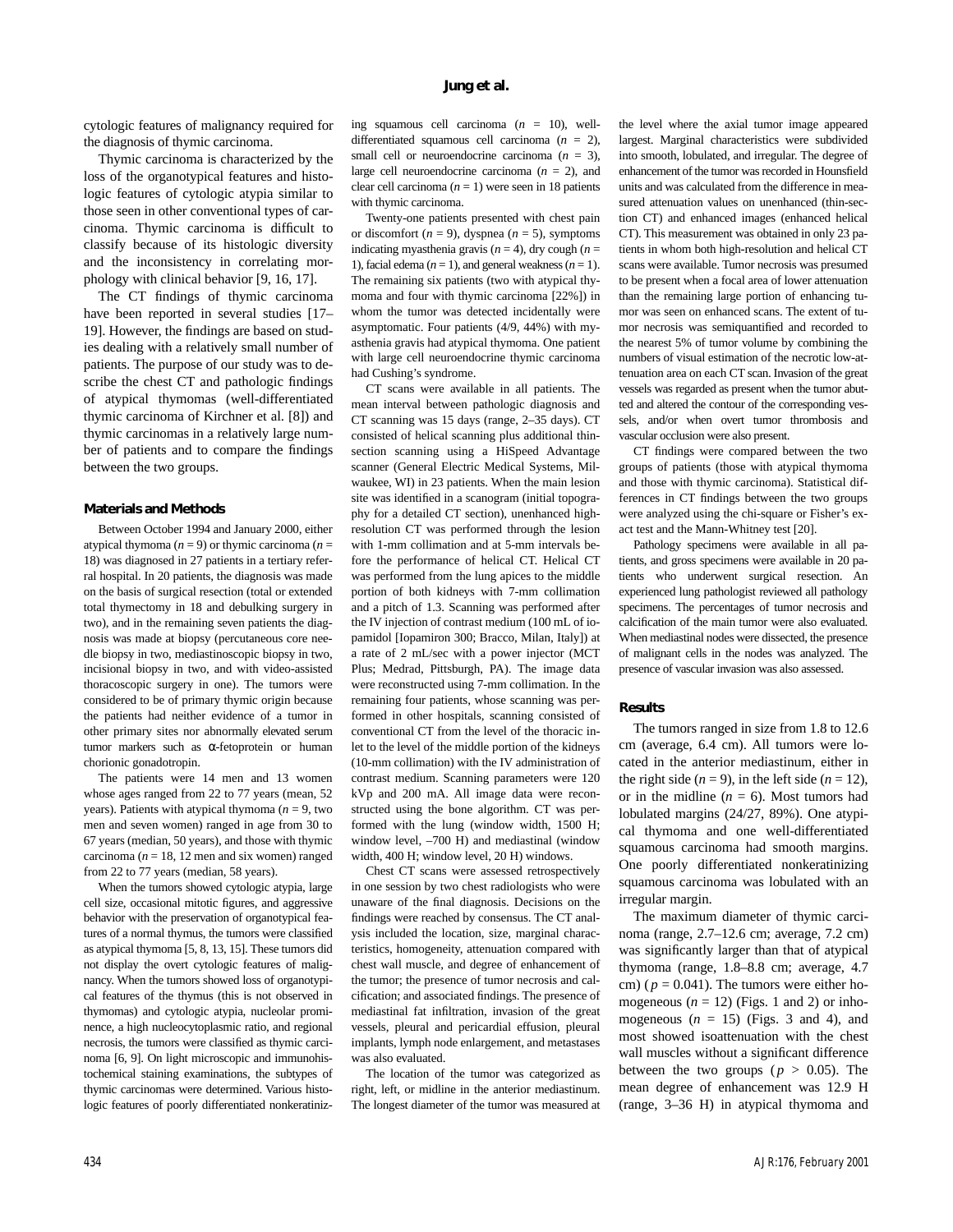



**Fig. 1.—**Atypical thymoma in 35-year-old woman with myasthenia gravis.

**A,** CT scan using mediastinal window of unenhanced thin-section (1-mm) collimation obtained at level of azygos arch shows 18-mm left anterior mediastinal mass (arrows) with smooth margin. Mediastinal fat plane is well preserved.

**B,** Photomicrograph of histologic specimen shows organotypical features of thymic differentiation in low magnification. Note lobular pattern with intervening septa (solid arrows) and perivascular cystic spaces (open arrows). (H and E, ×40)

**C,** Photomicrograph of histologic specimen shows epithelial cells with atypical polygonal features (distinct epidermoid differentiation) (arrows). Cells are admixed with small lymphocytes (arrowheads). (H and E, ×200)





**Fig. 2.—**Thymic large cell neuroendocrine carcinoma in 22-year-old man with Cushing's syndrome.

**A,** Enhanced CT scan (7-mm collimation) obtained at subcarinal level shows 27-mm mass in right anterior mediastinum. Mass contains nodular calcification (arrow ) and shows enhancement, with slightly higher attenuation than chest wall muscles. Fat plane between mass and adjacent mediastinal structure is not obliterated. **B,** Photomicrograph of histologic specimen shows organoid growth pattern in low magnification. Note absence of organotypical features (interlobular septa and perivascular cystic spaces) of thymic differentiation. (H and  $E$ ,  $\times$ 40)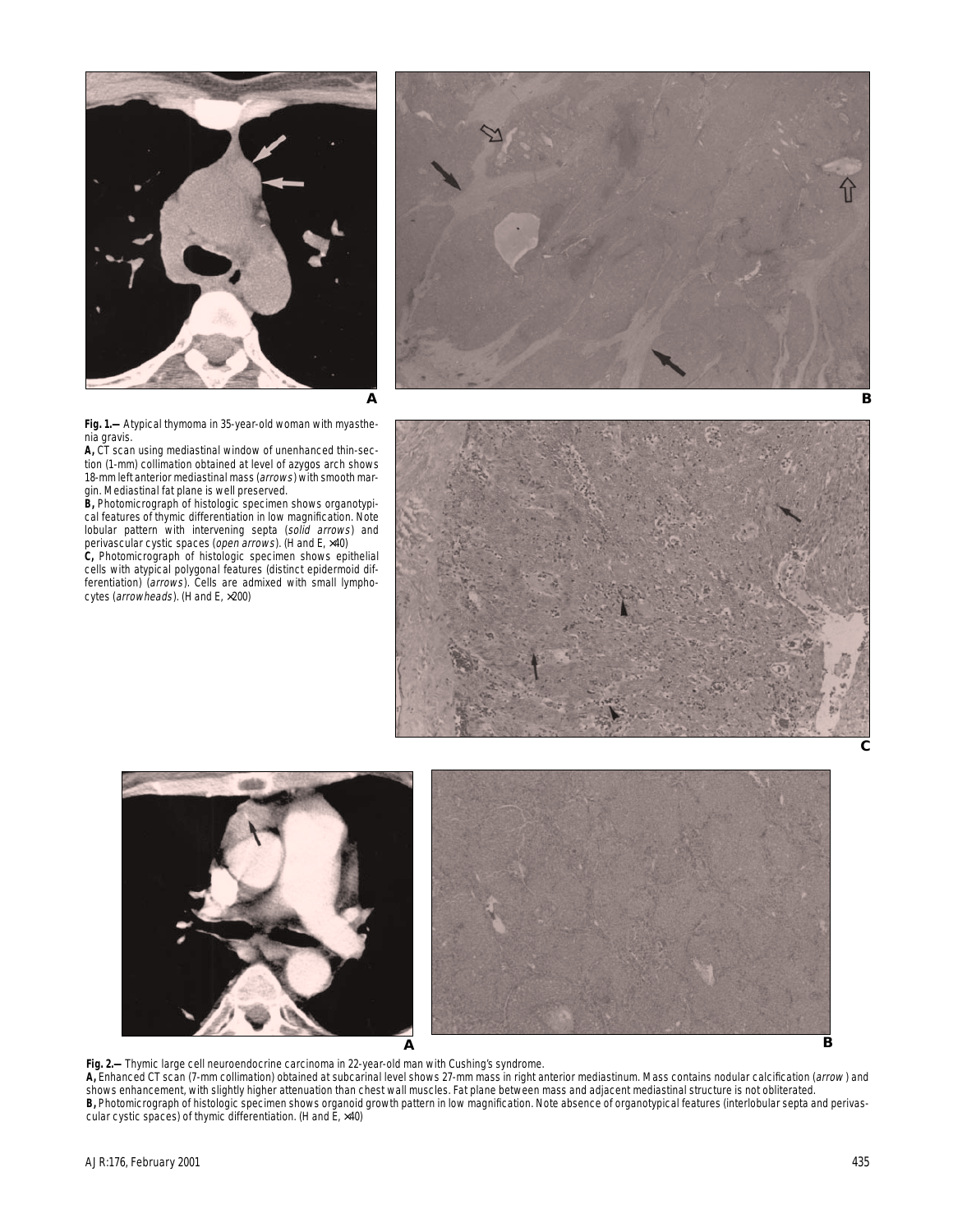



**Fig. 3.—**Thymic small cell and neuroendocrine carcinoma in 43-year-old man with dyspnea. **A** and **B,** Enhanced CT scans (7-mm collimation) obtained at levels of aortic (**A**) and azygos (**B**) arches, respectively, show 120-mm slightly heterogeneous anterior mediastinal mass with lobulated margin. Left innominate vein was obliterated by tumor invasion. Superior vena cava is seen to contain tumor thrombus (arrow, **A** ) in **A** and is markedly narrowed and compressed in **B**. Also note stippled calcification (arrows, **B**) in tumor on **B**. **C,** CT scan obtained at level of intrahepatic inferior vena cava shows pleural effusion and nodular lesions (arrows), suggesting pleural tumor implantation.

15.8 H (range, 2–54 H) in thymic carcinoma  $(p > 0.05)$ . Areas of necrosis were seen in five (56%) of nine patients with atypical thymoma and in eight (44%) of 18 patients with thymic carcinoma. The extent of necrosis was 10–80% (mean, 27%) in atypical thymoma and 5–50% (mean, 23%) in thymic carcinoma. Intratumoral calcifications were observed in three patients (33%) with atypical thymoma and in 11 patients (61%) with thymic carcinoma ( $p > 0.05$ ) (Figs. 2A and 3B). Most intratumoral calcifications were stippled except in two patients with poorly differentiated nonkeratinizing squamous cell carcinoma and large cell neuroendocrine carcinoma who had nodular calcification.

Pleural effusion was present in three patients (33%) with atypical thymoma and in seven patients (39%) with thymic carcinoma  $(p > 0.05)$  (Fig. 3C). Nodular or plaquelike pleural thickening was seen in one patient (11%) with atypical thymoma and in six patients (33%) with thymic carcinoma (Figs. 3C and 4C). A small amount of pericardial effusion was seen in two patients (22%) with atypical thymoma and in five patients (28%) with thymic carcinoma ( $p > 0.05$ ). Obliteration of the mediastinal fat plane, suggesting invasion or simple adhesions, was seen in two patients (22%) with atypical thymoma and in six patients (33%) with thymic carcinoma (Figs. 3 and 4).

In seven (39%) of 18 patients with thymic carcinoma, invasion of the great vessels was suggested on CT (Fig. 3). The involved vessels were the right or left innominate vein  $(n = 6)$ , the superior vena cava  $(n = 1)$ , the aorta ( $n = 1$ ), and the pulmonary trunk ( $n =$ 1). Lymph node enlargement (> 1 cm in the short-axis diameter) suggesting nodal metastasis was seen in eight (44%) of 18 patients with thymic carcinoma (Fig. 4B). The enlarged nodes were located in the right lower paratracheal  $(n = 5)$ , subcarinal  $(n = 3)$ , right upper paratracheal  $(n = 2)$ , aortopulmonary window  $(n = 2)$ , paraaortic  $(n = 2)$ , paraesophageal  $(n = 2)$ , hilar  $(n = 2)$ , right cardiophrenic angle (*n* = 2), left upper paratracheal  $(n = 1)$ , left lower paratracheal  $(n = 1)$ , and right internal mammary chain  $(n = 1)$  areas. Metastases to the lung  $(n = 4)$ or liver  $(n = 2)$  (Fig. 4D) were observed in five (28%) of 18 patients with thymic carcinoma. Left diaphragmatic elevation suggesting phrenic nerve palsy was seen in one patient with thymic carcinoma. The findings of invasion of the great vessels, lymph node enlargement, extrathymic metastases, and phrenic nerve palsy were not seen in any patient with atypical thymoma. Our findings are summarized in Table 1.

Of 20 patients who underwent surgical resection, one (13%) of eight patients with atypical thymoma and nine (75%) of 12 patients with thymic carcinoma showed necrotic areas (range, 5–80%; mean, 23%) at histopathologic examination. The extent of necrosis was parallel to that seen on CT. Three (25%) of 12 patients with thymic carcinoma, who had calcification on CT, had intratumoral calcification. Of eight patients who had enlarged mediastinal lymph nodes on CT, four patients underwent lymph node dissection. Of these four patients, three patients had lymph node metastasis. Of seven patients with great vessel invasion seen on CT, pathologic specimens were available in five patients. Four (80%) of the five patients had vascular invasion at surgery and at pathologic examination. Conversely, in one patient in whom CT did not suggest vascular invasion, invasion of the left innominate vein was seen at surgery and at pathologic examination.

#### **Discussion**

The term "thymic tumor" (thymoma and thymic carcinoma) is used exclusively to designate neoplasms of the thymic epithelial cells, distinguishing the epithelial tumors from nonepithelial ones in the thymus such as lymphoma of the thymus, thymic carcinoid, germ cell tumor of the thymus, and thymolipoma [17, 18]. Primary thymic epi-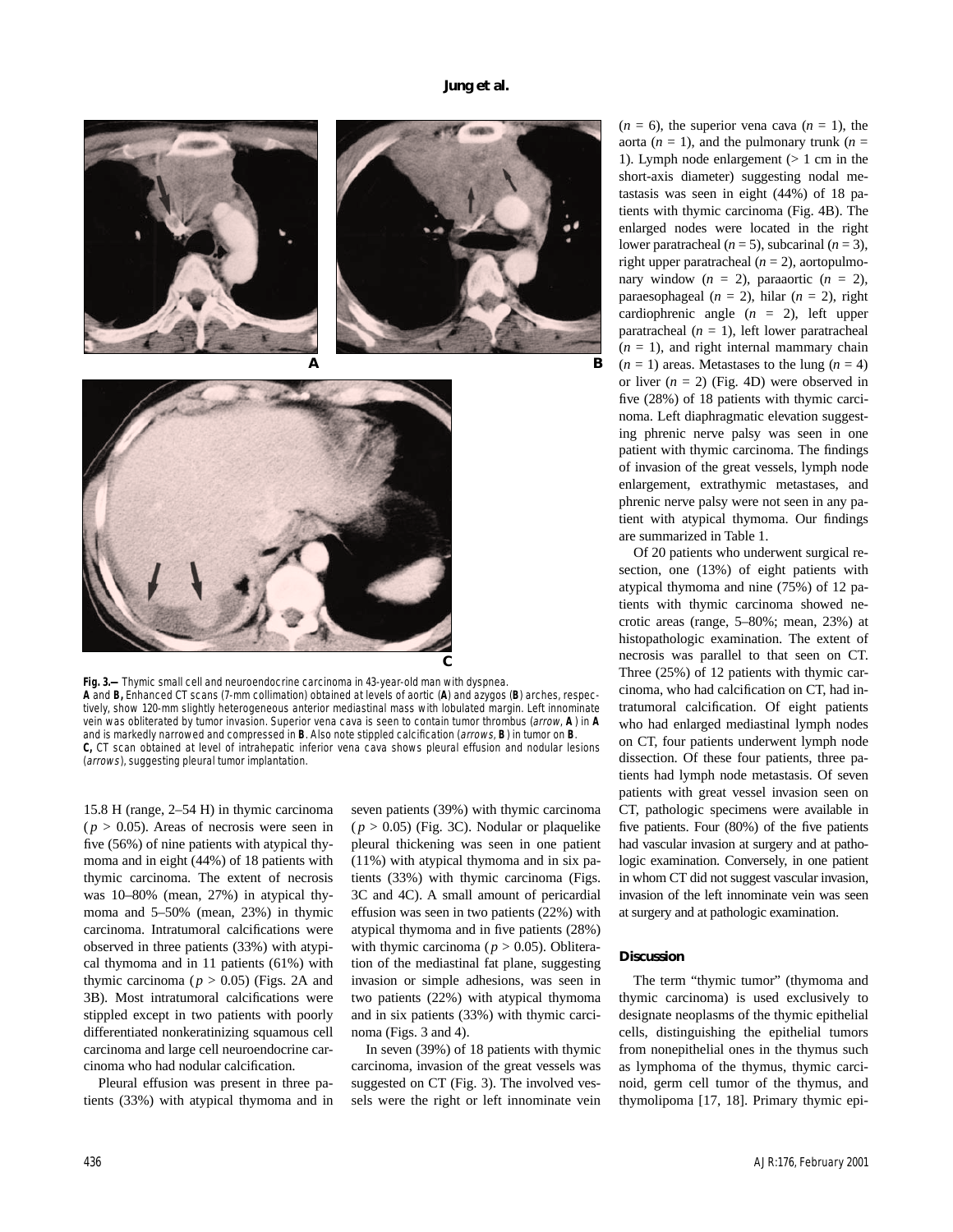### **CT of Malignant Thymic Epithelial Tumors**

**Fig. 4.—**Thymic small cell carcinoma in 70-year-old woman with chest discomfort.

**A,** Enhanced CT scan (7-mm collimation) obtained at subcarinal level shows 53-mm left anterior mediastinal mass with inhomogeneous attenuation. Adjacent mediastinal fat plane is partially obliterated.

**B,** Enhanced CT scan obtained at level of lower lobar bronchi shows enlarged lymph nodes in right hilum (arrowhead) and subcarinal area (arrow).

**C,** Enhanced CT scan obtained at level of liver dome shows nodular and bandlike thickening of pleura (arrows).

**D**, Enhanced CT scan obtained at level of mid pole of kidney shows two round areas of poorly defined low attenuation (arrows) in liver, suggesting hepatic metastases.





thelial neoplasm is presumed to form part of a spectrum of differentiation, regardless of the presence of local invasion [5, 8, 13, 15]. At one end of the spectrum, tumors appear with a high degree of organotypical differentiation simulating the normal thymus (thymomas). At the other end, tumors appear with loss of the organotypical features (the shaping of lobular units, palisading of epithelial cells around perivascular spaces, and abortive Hassall's corpuscles) and with cytologic atypia that are designated thymic carcinoma. Between the ends of the spectrum, tumors exist that show combined features of thymoma and thymic carcinoma. These tumors show mild cytologic atypia.

However, they still retain most of the organotypical features of differentiation of the normal thymus. These tumors are called atypical thymoma or well-differentiated thymic carcinoma [5, 8, 10–13].

Atypical thymoma or well-differentiated thymic carcinoma is characterized by lowgrade malignancy. The tumors usually invade contiguous structures and frequently cause endothoracic (without extrathoracic) metastasis but are rarely fatal through local recurrence and progressive endothoracic spread [8]. Because the tumors maintain histopathologically the organotypical features of the thymus and show good prognosis, we prefer the term "atypical thymoma" to "welldifferentiated thymic carcinoma." The term "atypical thymoma" may also help to distinguish the tumors from thymic carcinoma.

Thymic carcinoma lacks the organotypical features of thymoma but has a high degree of histologic anaplasia [8, 16–21]. Various histologic subtypes of thymic carcinomas have been described [1, 17, 22]. These various histologic patterns exhibit the pluripotential nature of the thymic epithelial cell [17, 22]. The described subtypes include squamous cell (epidermoid) (36%), lymphoepithelioma-like (a form of poorly differentiated squamous cell) (32%), undifferentiated (anaplastic) (11%), small cell (8%), basaloid (4%), sarcomatoid (4%), clear cell (2%), and mucoepidermoid (2%) carci-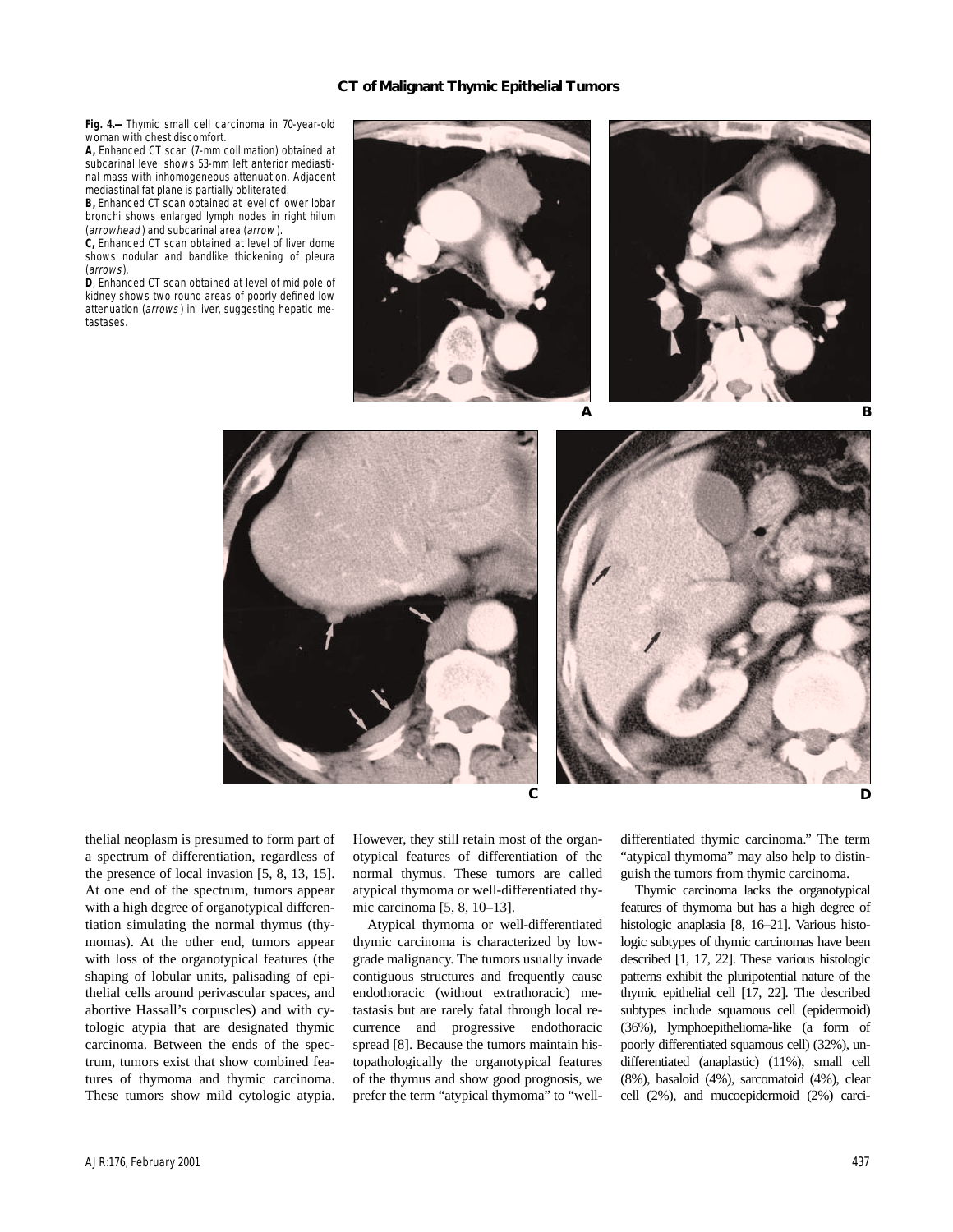| <b>TABLE 1</b><br>CT Findings of Atypical Thymoma and Thymic Carcinoma |                               |                                |         |
|------------------------------------------------------------------------|-------------------------------|--------------------------------|---------|
| Finding                                                                | Atypical Thymoma<br>$(n = 9)$ | Thymic Carcinoma<br>$(n = 18)$ | р       |
| Homogeneity                                                            |                               |                                | > 0.05  |
| Homogeneous                                                            | 3(33)                         | 9(50)                          |         |
| Inhomogeneous                                                          | 6(67)                         | 9(50)                          |         |
| Attenuation                                                            |                               |                                | > 0.05  |
| Low                                                                    | 2(22)                         | 1(6)                           |         |
| lso                                                                    | 7(78)                         | 15(83)                         |         |
| High                                                                   | 0(0)                          | 2(11)                          |         |
| <b>Necrosis</b>                                                        | 5(56)                         | 8(44)                          | > 0.05  |
| Calcification                                                          | 3(33)                         | 11(61)                         | > 0.05  |
| Pleural effusion                                                       | 3(33)                         | 7(39)                          | > 0.05  |
| Pleural implant                                                        | 1(11)                         | 6(33)                          | > 0.05  |
| Pericardial effusion                                                   | 2(22)                         | 5(28)                          | > 0.05  |
| Mediastinal fat obliteration                                           | 2(22)                         | 6(33)                          | > 0.05  |
| Invasion of great vessels                                              | 0(0)                          | 7(39)                          | < 0.001 |
| Lymphadenopathy                                                        | 0(0)                          | 8(44)                          | < 0.001 |
| Metastases                                                             | 0(0)                          | $5(28)^{a}$                    | < 0.001 |

Note.—Numbers in parentheses are percentages.

aOne patient had both lung and liver metastases.

noma, and adenocarcinoma (1%) [1, 17]. In addition, neuroendocrine differentiation is a common feature [22, 23]. Our study also showed marked predominance of squamous cell carcinomas, including the well- and poorly differentiated subtypes (12/18, 67%), paralleling previous reports [1, 22, 23]. Some researchers differentiate thymic carcinomas with high-grade and those with low-grade histology. Well-differentiated squamous carcinoma, low-grade mucoepidermoid carcinoma, and basaloid carcinoma usually show a favorable prognosis and are included in low-grade histology. Other variants (high-grade histology) are aggressive and require multimodality treatment [1, 2, 7, 18, 24–26].

Thymic carcinoma has a poorer survival rate and is associated with more aggressive behavior than invasive thymoma [25, 27, 28]. In the series by Wick et al. [2], the average survival of patients who died of thymic carcinoma (18/20 patients) was 18 months. In the study by Suster and Rosai [1] of 60 patients with thymic carcinoma, survival at 1 year was 57%, at 3 years was 40%, and at 5 years was 33%. In the study by Blumberg et al. [3] of 43 cases of thymic carcinoma, survival was 65% at 5 years and 35% at 10 years. In Suster and Rosai's study, the following morphologic features showed poor prognosis: poorly circumscribed infiltrating tumor margins, mitotic count greater than 10 in 10 high-power fields on microscopic examination, lack of lobular growth, and tumors of high-grade histology. The study by Blumberg et al. showed that survival depended on whether the innominate vessels were invaded [3].

Thymic carcinoma is rarely associated with such paraneoplastic syndromes as myasthenia gravis, pure red cell aplasia, and hypogammaglobulinemia [2, 6, 7, 25, 27]. To our knowledge, only four cases of myasthenia gravis associated with thymic carcinomas have been reported in the literature [1, 17, 29]. However, myasthenia gravis is frequently associated with thymomas and atypical thymomas. In one series [8], the percentage of myasthenia gravis associated with atypical thymomas was highest among all types of thymic epithelial tumors, as high as 77%. Explanations for the high frequency are that atypical thymoma with preservation of few organotypical thymic features may provide the minimal, but the most effective, prerequisite for the pathogenesis of myasthenia gravis. Our study showed lower frequency (44%) of myasthenia gravis with atypical thymoma than the previous report of Kirchner et al. [8]. The frequency of myasthenia gravis in our study was similar to that of thymoma (30–60%) [17].

CT findings of thymic carcinoma have been reported sporadically. Findings described include a large and highly aggressive anterior mediastinal mass; areas of necrosis, hemorrhage, calcification, or cyst formation; invasion of contiguous mediastinal structures and spread to intrathoracic sites; and frequent extrathoracic metastases [17–19]. The tumors occur in a broad age range of patients with an average age of 46 years, cause a low incidence of paraneoplastic syndromes, and show a poor prognosis [17–19]. In addition to the findings, we could see mediastinal or hilar nodal enlargement and phrenic nerve palsy in the thymic carcinomas.

Until now, to our knowledge, differential points of CT findings between atypical thymoma and thymic carcinoma have not been published. In our study, the differentiation between atypical thymoma and thymic carcinoma was difficult with the CT findings of attenuation, homogeneity, necrosis or calcification, pleural or pericardial effusion, pleural implants, and mediastinal fat obliteration. However, the findings of invasion of the great vessels, lymphadenopathy, phrenic nerve palsy, and lung or distant metastases were seen only in patients with thymic carcinoma and were helpful in differentiating the two entities. Tumors were significantly larger in thymic carcinoma (mean, 7.2 cm) than in atypical thymoma (mean, 4.7 cm). Only one patient with large cell neuroendocrine carcinoma had a small tumor (2.7 cm), and this patient showed clinical findings of Cushing's syndrome. Therefore, with large invasive thymic tumors (great vessel invasion), the presence of mediastinal or hilar lymph node enlargement, phrenic nerve palsy, and hematogenous metastasis suggests a possibility of thymic carcinoma other than atypical thymoma.

Thymic carcinoid, lymphoma, malignant mediastinal germ cell tumor, and metastatic tumor to the thymus are difficult to differentiate from thymic carcinoma or atypical thymoma on the basis of CT findings alone. The tumors may show necrotic areas, variable enhancement, infiltrating behavior, and metastatic properties [18, 19, 30]. The presence of mediastinal or hilar lymph node enlargement, vascular invasion of the great vessels, and extrathymic metastases favors the diagnosis of thymic carcinoma. However, those findings may also be seen in lymphomas and malignant germ cell tumors.

In conclusion, thymic carcinomas have various histologic subtypes and show various CT findings in heterogeneous age groups of patients. When a large thymic epithelial tumor shows invasion of the great vessels, lymph node enlargement, phrenic nerve palsy, or extrathymic metastases, thymic carcinoma should be the proper diagnosis. The